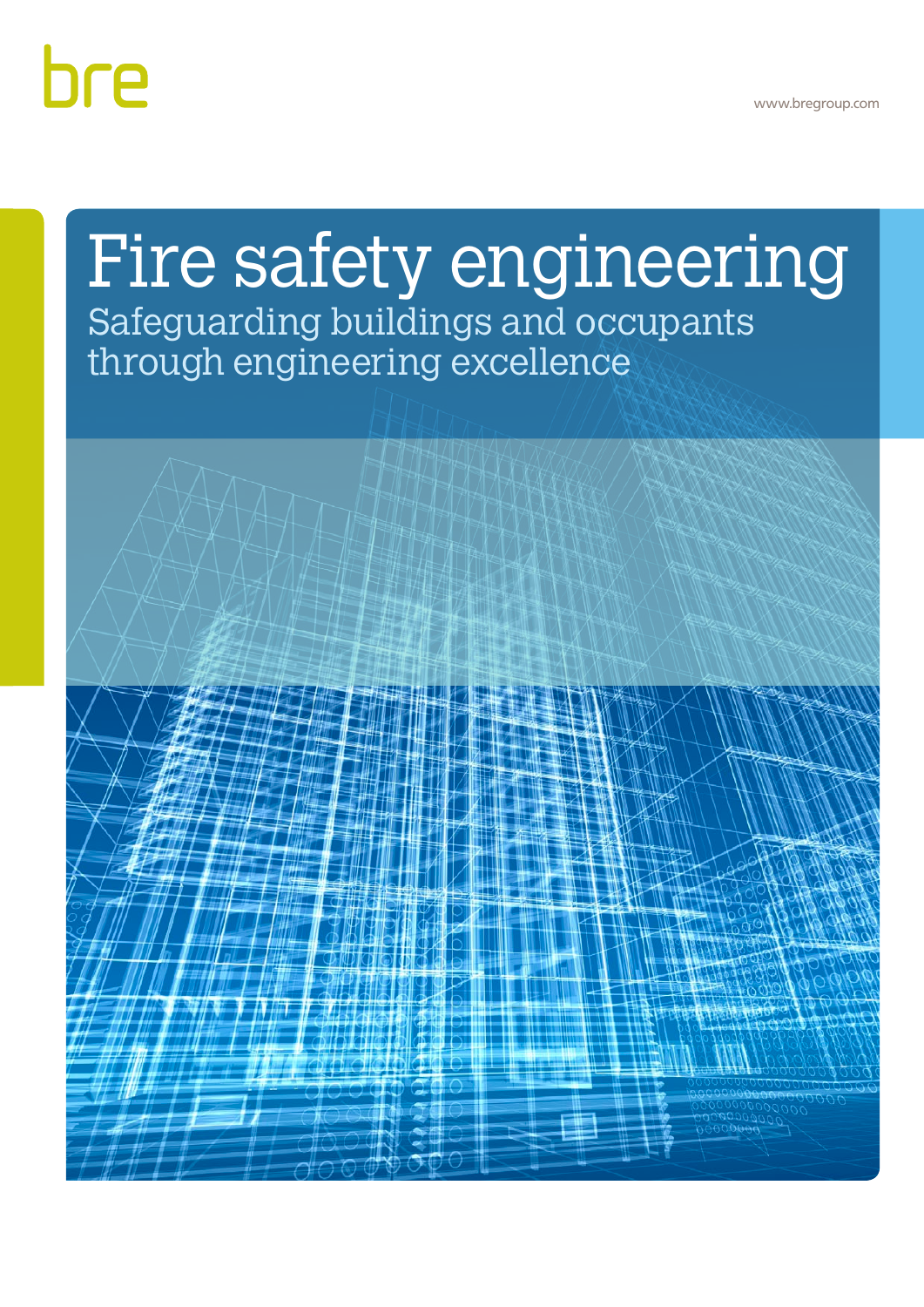# Protecting people and property by applying scientific and engineering principles to fire safety in buildings.



#### **Fire safety in transport**

Fire safety in transport systems can pose its own set of unique and challenging problems for designers, builders and managers. BRE's expertise in safety research, consultancy and testing on transport systems and transport infrastructure can help to understand the risks.

The Building Research Establishment (BRE) is at the forefront of driving fire safety engineering as a core discipline in the field of fire safety.

Through research and the development of guidance and associated codes & standards, BRE has helped pioneer the acceptance of fire safety engineering both nationally and internationally.

## **How can BRE help you?**

The evolution of modern building design brings new challenges to fire safety. Buildings are frequently designed to be lighter, environmentally friendly and open in design to promote natural light and improve ventilation. These design principles can often be perceived to be in conflict with the standard fire safety guidance.

Fire safety engineering can involve applying bespoke solutions to a building based on the principles of fire dynamics, smoke movement and human behaviour so as to facilitate design solutions which match the priorities of the design team. These may include maximising a building's functionality and aesthetics, reducing costs and project risks, while helping to safeguard the building and its occupants.

Fire safety engineering can bring significant advantages to the design process for all building types. Common examples include:

- Airports Healthcare buildings
	-
- 
- Industrial facilities Museums and art galleries
- Residential blocks Schools
- Shops and shopping centres Stadia
- 
- Stations Tunnels and transportation buildings

To maximise the benefits that our fire safety design team can provide to a project, it is important to consider the fire safety implications at the earliest opportunity (i.e. RIBA Stage 2 or before).

#### **The BRE Group has extensive world class facilities including:**

- Resistance and reaction to fire test rigs
- Modelling facilities including physical scale and numerical
- The Burn Hall with environmental protection.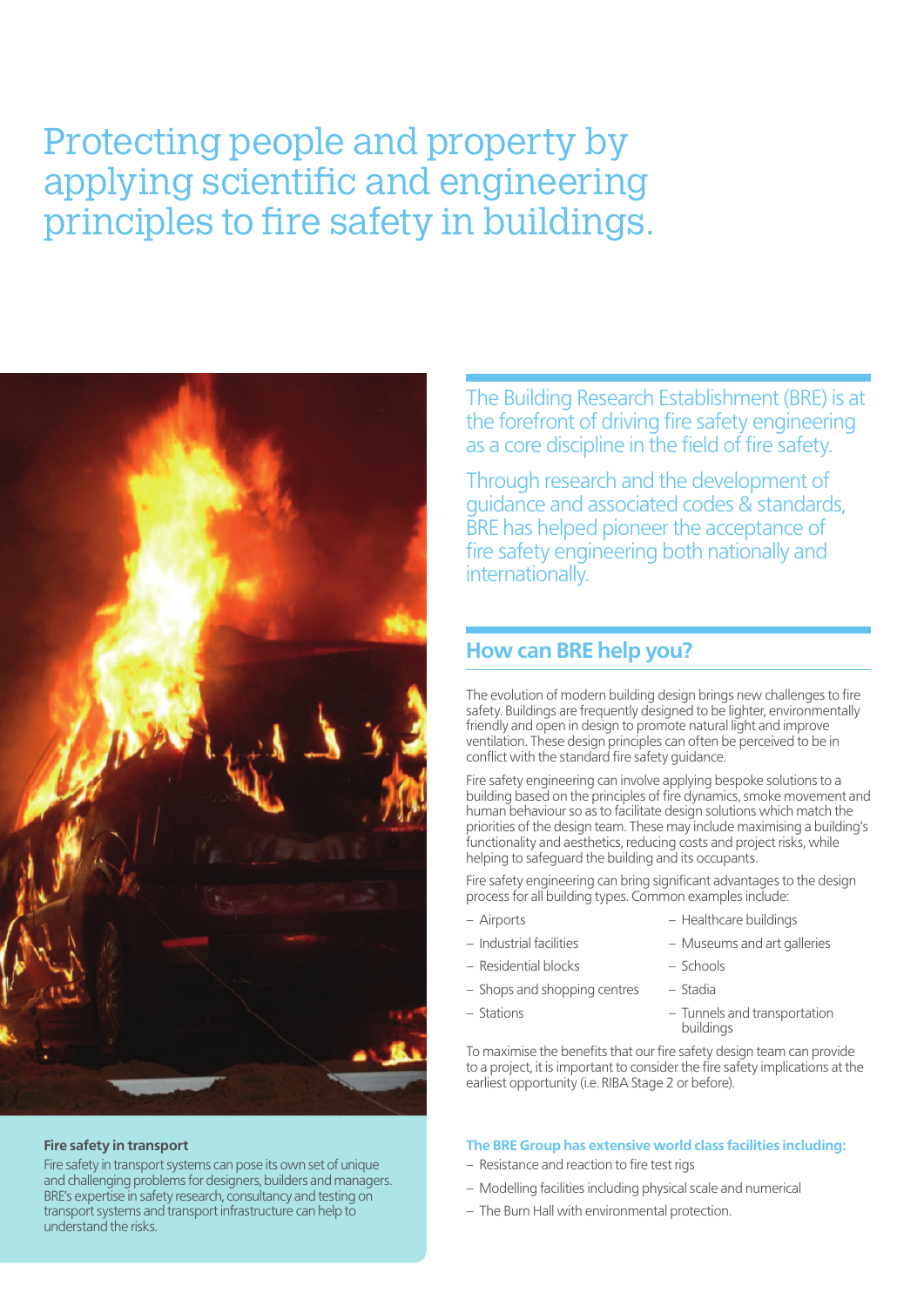



# **Comprehensive range of services**

BRE's fire safety engineering team is well known within the UK. Our extensive experience coupled with access to some of the most advanced experimental fire safety facilities allows us to provide unique solutions to fulfil clients' needs and project aspirations.

Our comprehensive range of services includes:

- Compliance checking against guidance and regulations
- Fire detection and alarm systems
- Fire behaviour modelling, Computational Fluid Dynamics (CFD)
- Fire investigation
- Fire risk (and hazard) assessments
- Fire safety management
- Material performance
- Means of escape analysis
- Peer review
- People movement and egress modelling
- Smoke and heat exhaust ventilation system design and modelling
- Structural fire precautions
- Suppression systems

Successful fire safety design requires an understanding of the interactions between a number of different aspects and methods of analysis. BRE is fully equipped to advise you of interactions such as:

- Fire detection and alarm
- Smoke spread and control – Toxicity and tenability
- Fire suppression and control – Passive fire protection measures
- Heat transfer within building components
- Human behaviour and egress
- Fire development and dynamics
- Probabilistic risk analysis and Monte-Carlo simulations
- Fire fighter response



#### **Human behaviour in fire and emergency evacuation design**

BRE has proven, internationally-recognised expertise in the field of human behaviour in fire and emergency evacuation design. It has been at the forefront of the application of research in the development of regulatory tools and systems.

# **Advanced simulation methods**

BRE pioneered the original development and application of Computation Fluid Dynamics (CFD) for predicting the spread of smoke and heat from fires. A number of computer modelling tools used in simulation have also been developed by BRE.

# **Building Information Management (BIM)**

Both BIM and COBie (Construction Operations Building Information Exchange) are becoming more prevalent within design teams and supply chains enabling more collaborative, efficient ways of working.

Fire safety engineering at BRE embraces both these technologies through various innovative means to ensure that we can support the needs of design teams and provide continued commitment within supply chains.

BRE's fire safety group has undertaken considerable research and development into the application of similar technologies for providing intelligent real time feedback of fire scenarios within buildings.

The use of these technologies for communicating and controlling information relating to the fire strategy for the building together with fire safety management and fire risk assessment are ensuring that the services BRE provide are future proof.